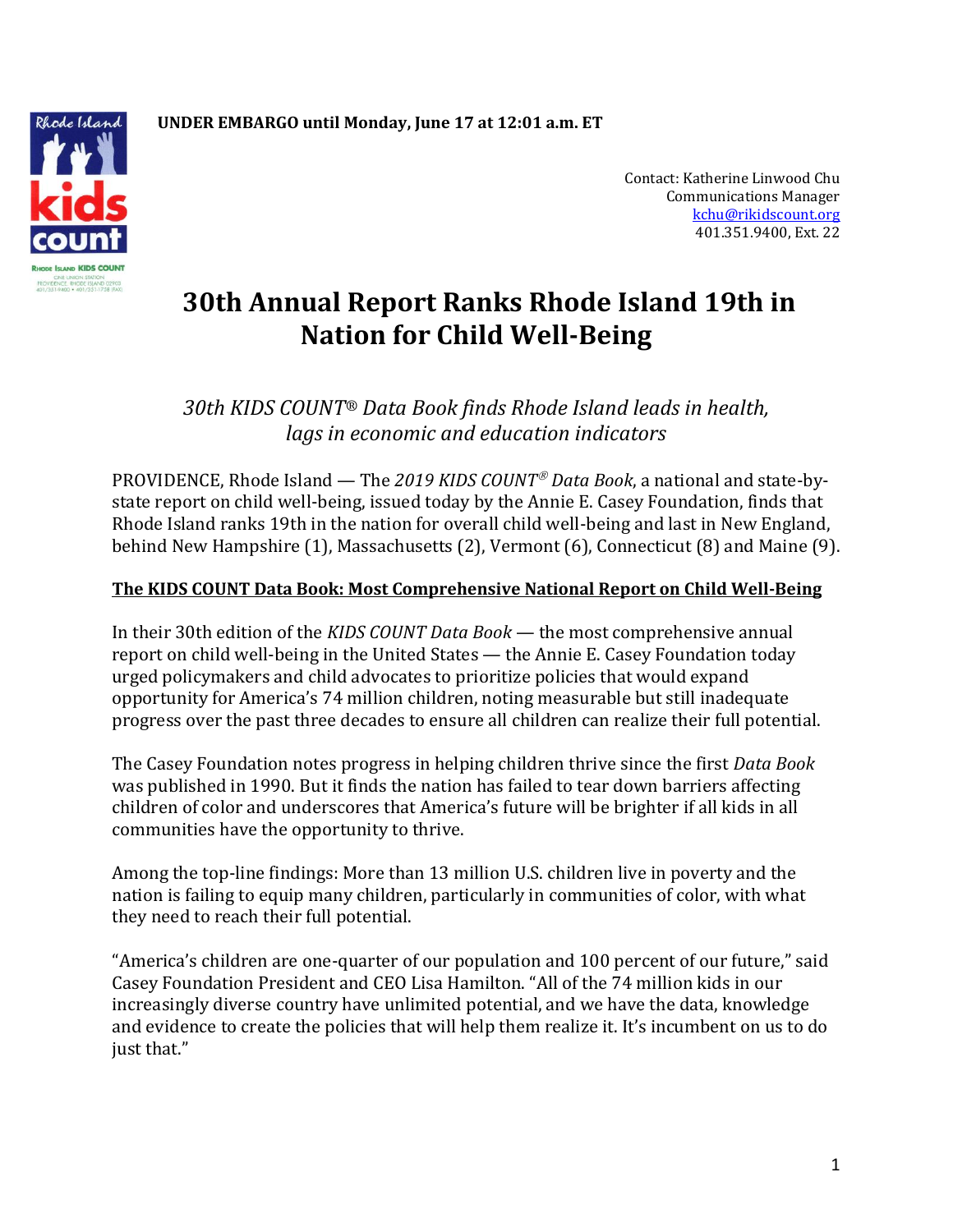## **Rhode Island-Specific Information: The Ocean State is leading in health, lagging in education**

According to the *Data Book* domains, Rhode Island ranks:

- **4th in health**
- **26th in economic well-being**
- **28th in education**
- **26th in family and community**

"We are pleased to see that Rhode Island ranks fourth in the nation on child health measures," said Elizabeth Burke Bryant, Executive Director of Rhode Island KIDS COUNT. "We have more work to do to improve our overall rank of 19th by reducing childhood poverty, providing education and economic opportunities for parents and accelerating progress on education outcomes."

## **National Findings from the** *2019 KIDS COUNT Data Book*

This report compares past data on 16 indicators with figures from 2017, the most recent year available in most cases:

- Broadly speaking, children in the United States had a better chance at thriving in 2017 than in 1990 — with improvements in 11 of the 16 *KIDS COUNT* index measures of child well-being — but racial and ethnic disparities persisted.
- Nearly one in six American kids lived in poverty in 2017, presenting tremendous risks to child well-being. Despite economic growth and reduced unemployment, there's been virtually no progress on child poverty since the publication of the first *Data Book* in 1990.
- 2017 was the first year since 2010 that saw an increase in the *number* of uninsured kids. Four million American kids didn't have health insurance. The 5 percent uninsured rate is 62 percent better than it was three decades ago — thanks to the Affordable Care Act, the Children's Health Insurance Program and state-by-state Medicaid expansion.
- Low birth weight, which often portends developmental challenges, has increased three years in a row, matching the three-decade high of 8.3 percent of all live births (2006).

Direct lines can be drawn between areas of tremendous improvement in well-being including health insurance coverage, decreased rates of teen childbearing and increased rates of high school graduation — and policies that have supported these successes. Policymakers should take additional steps to help all children thrive. The Casey Foundation calls on elected officials and representatives to:

• *Expand the programs that make and keep kids healthy.* For the sake of all children, regardless of their immigration status, states should expand access to Medicaid.